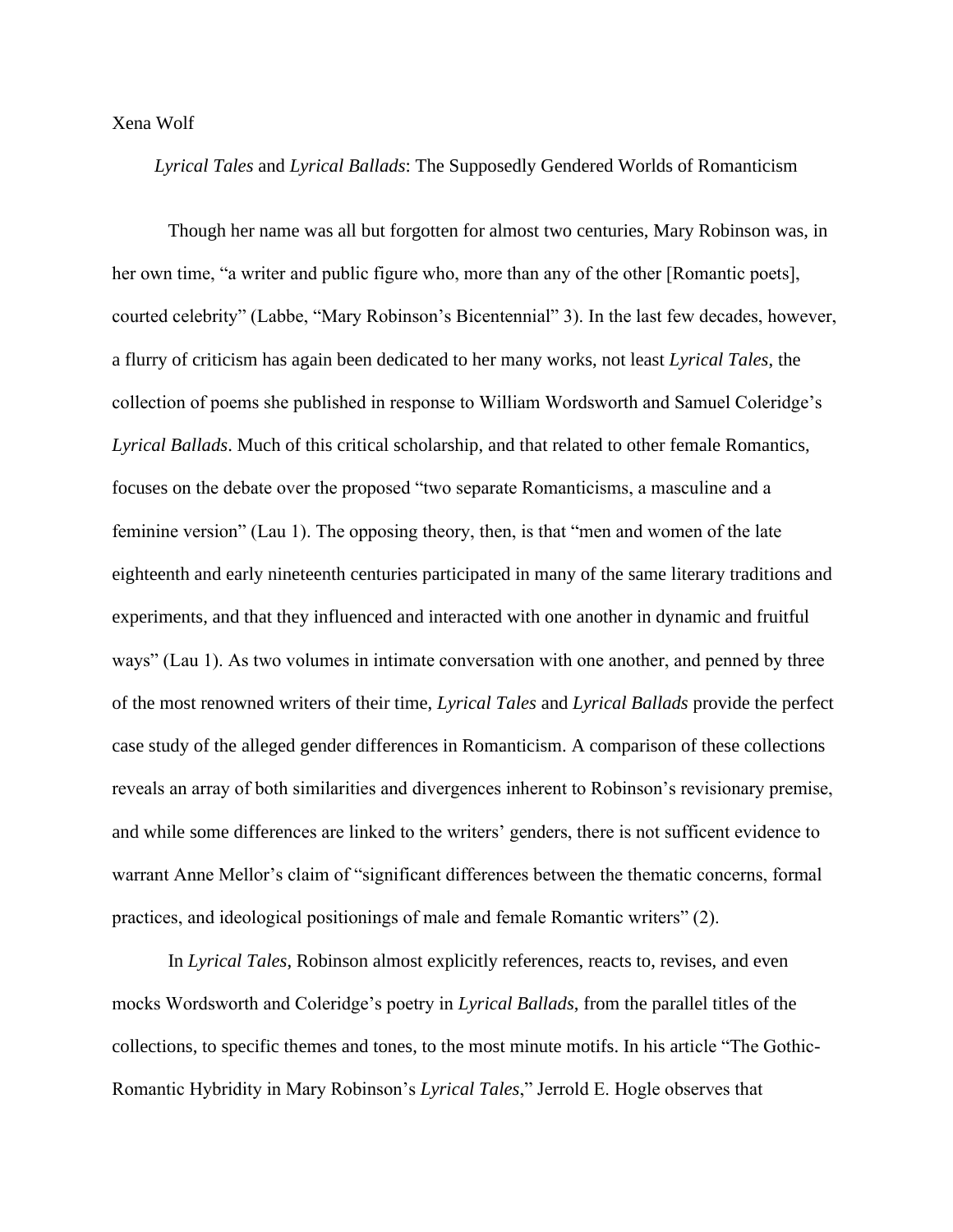"Robinson is well known for writing her final volume of poems, the *Lyrical Tales* (1800), as a direct answer, sometimes poem by poem, to Wordsworth and Coleridge's 1798 *Lyrical Ballads*" (368). This purposeful imitation has led many critics to dismiss her work as a mere copy of the "greater" poets' genius, but "while *Lyrical Tales* clearly points to the 1798 *Lyrical Ballads* as a model of creative inspiration and imitation, it also established its own mode and voice in a complex act of poetic collaboration *and* rivalry with the Lake Poets" (Stelzig 119). By comparing individual poems from each collection, it is evident that while Robinson at times picks up the themes, subjects, and voices present in *Lyrical Ballads*, she almost invariably takes them in a new direction, sparking a fruitful conversation with Wordsworth's or Coleridge's original poem.

For instance, Wordsworth's "The Complaint of a Forsaken Indian Woman" and Robinson's "The Lascar" cover markedly similar subject matter in similar style and tone. The parallels between these poems are heavy-handed. For instance, "The Complaint of a Forsaken Indian Woman" depicts the plight of a (presumably) Native American woman who has been abandoned to die and whose child has been taken from her, while "The Lascar" follows the titular Indian or Southeast Asian sailor, who was taken from his dying mother as an infant. Both the Native woman and the lascar are utterly despairing: Wordsworth's Native woman cries, "Before I see another day, / Oh let my body die away! / … Alone I cannot fear to die / … Too soon despair o'er me prevailed; / Too soon my heartless spirit failed" (Wordsworth 1-24), while Robinson's lascar says, "Another day, Ah! me, a day / Of dreary Sorrow is begun! / … curse the hour, when I was born / ... O! darkness come! come, deepest gloom!" (Robinson, "Part One" 1-17) and likewise "pray'd for Death" (Robinson, "Part Two" 48). By the end of the poem, each is granted their dark wish, as the Native woman proclaims, "I feel my body die away, / I shall not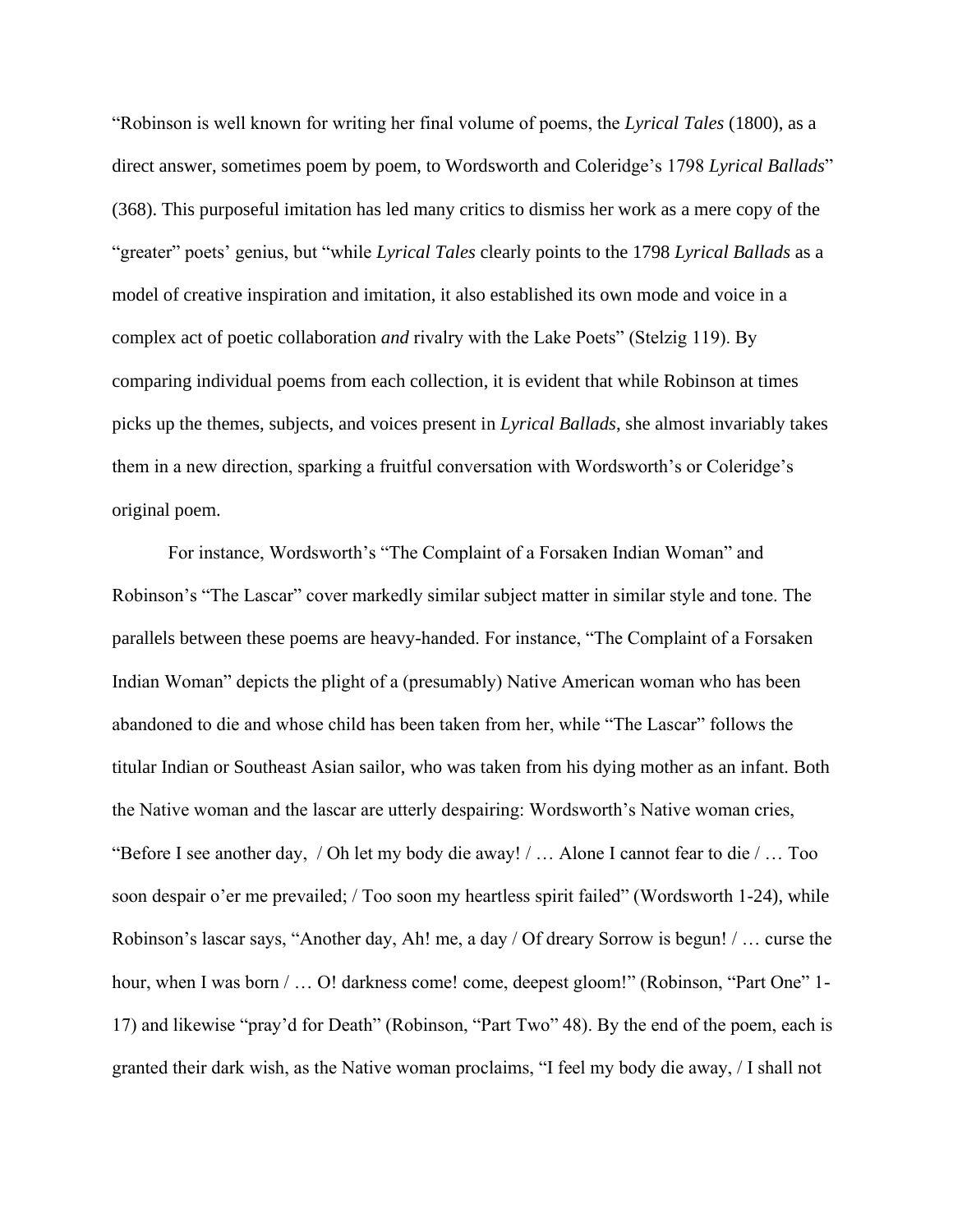see another day" (Wordsworth 69-70) and the speaker of "The Lascar" declares, "*His wither'd Heart, is DEAD,—and COLD!*" (Robinson, "Part Two" 144). From beginning to end, "The Lascar" seems to follow in the footsteps of "The Complaint of a Forsaken Indian Woman."

However, while the tone and content of these and other passages in these two poems are remarkably similar, Robinson diverges from Wordsworth's template by redirecting the story's emotional power into an explicit criticism of British people and social structures, a theme that comes up again in her other similar poem, "The Negro Girl." In "The Lascar," bemoaning his treatment in the UK, the lascar exclaims, "And if I curse my fate severe, / Some Christian Savage mocks my tear!" (Robinson, "Part One" 48). This pairing of the word "savage," so commonly used in British society at the time to belittle Indigenous peoples from other parts of the world, with "Christian," is a sharp reversal of its typical usage. Further, the lascar repeatedly describes the UK climate derisively. For example, he says, "this northern, *sickly* light" (Robinson, "Part 1" 51, emphasis mine) and "here, amid the *blunted* ray, / *Cold shadows* hourly cross my way" (Robinson, "Part 1" 59-60, emphasis mine). Even more explicitly, "The Negro Girl" directly faults "The Tyrant WHITE MAN" (Robinson 78) and the "cruel WHITE-MAN" (108) for her equally tragic fate. Whereas Wordsworth's "The Complaint of a Forsaken Indian Woman" seems to blame the woman's fellow "Indians" for her deplorable fate, Robinson reverses this narrative, making it into a sharp social critique of the imperial British in both "The Lascar" and "The Negro Girl."

In another clear pairing, Robinson's "All Alone" is so obvious a reworking of Wordsworth's "We Are Seven" that it strikes an almost mocking tone. Each poem centers on a child who is unwaveringly attached to the grave(s) of their family member(s) and who is stubbornly unwilling to be dissuaded from this attachment. The "church-yard" and the "grave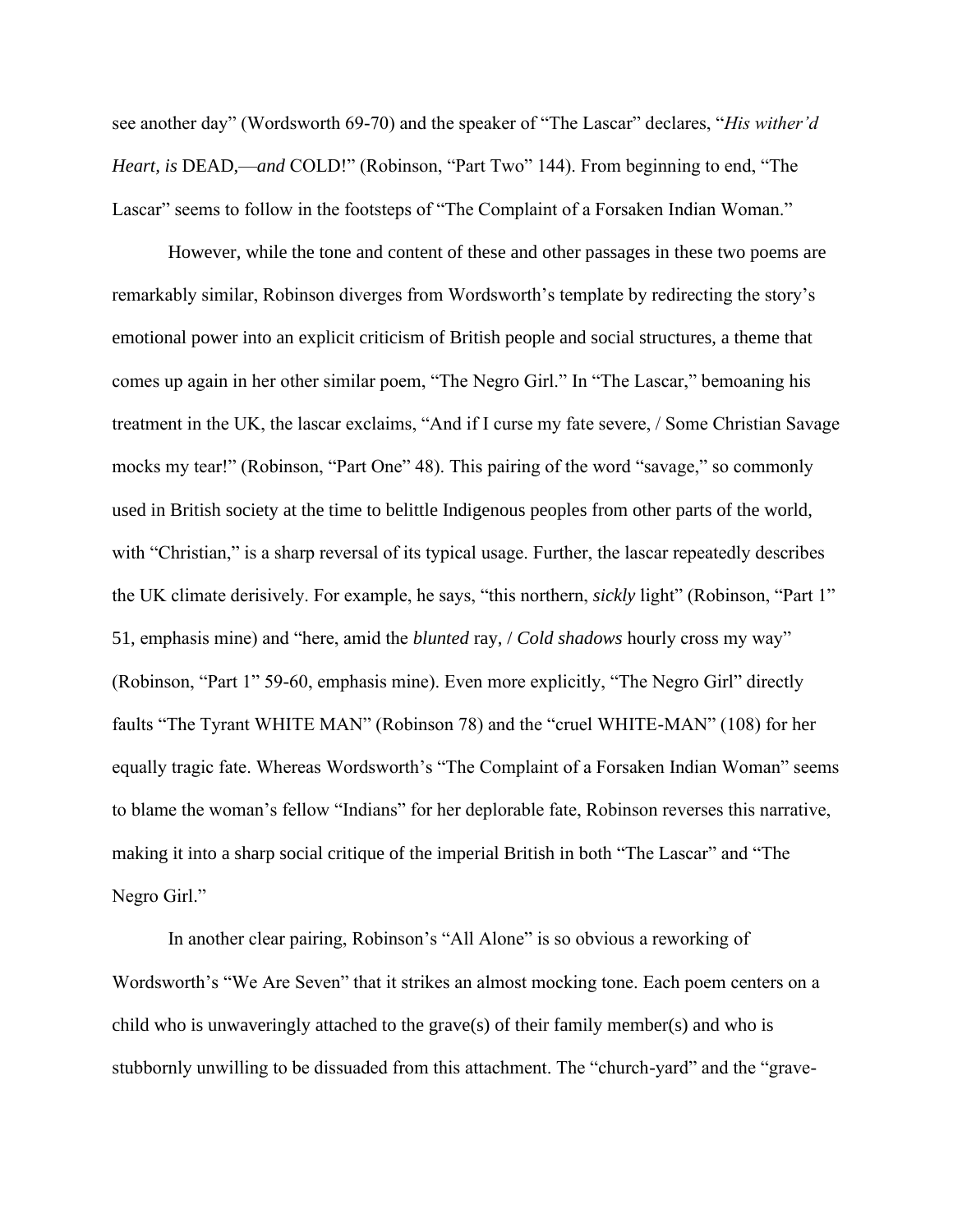stone" are constant repetitions in both poems, and Robinson's description of her curly-haired child is a mirror image of Wordsworth's. The young girl in "We Are Seven" has hair "thick with many a curl / That cluster'd round her head / ... Her eyes were fair, and very fair, / — Her beauty made me glad" (Wordsworth 7-12). Contrastingly, the young boy in "All Alone" has "wavy locks but thinly hide / The tears that dim [his] blue-eye's ray" (Robinson 3-4), his once "dimpled face, so fresh and fair" (Robinson 15) is "now grown deathly pale!" (Robinson 20), and his "eyes are dim, [his] looks forlorn" (Robinson 21). Robinson borrows the "wavy locks" from Wordsworth's hair that is "thick with many a curl" (7), but quickly turns Wordsworth's beautiful girl on her head with her boy's "tears" (3). Likewise, she counters Wordworth's "fair, and very fair" (11) eyes with the boy's eyes "dim" (4, 21) and "forlorn" (21) eyes. The exaggerated beauty of the girl in "We Are Seven" is thus reversed almost line by line in "All Alone."

This reversal serves a greater thematic purpose, however, as Robinson challenges Wordsworth's own answer to the question he poses in "We Are Seven": "A simple child… / That lightly draws its breath, / And feels its life in every limb, / What should it know of death?" (Wordsworth 1-4). Where "We Are Seven" seems to posit that a child does not truly understand and thus does not truly grieve death even when confronted with it everyday, "All Alone" argues the exact opposite—namely, that a child confronted with death is so consumed by grief that he can think of nothing else. In "We Are Seven," the little girl knows that "[t]wo of us [siblings] in the church-yard lie" (Wordsworth 23), but still "I sit and sing to them" (Wordsworth 44), "And eat my supper there" (Wordsworth 48), and "round her grave we played" (Wordsworth 55). The narrator insists, "But they are dead; those two are dead!' / ... 'Twas throwing words away" (Wordsworth 65-69), for the girl stubbornly maintains her conviction that her deceased siblings are still with her on some level. Conversely, Robinson's speaker says to the boy: "Oft I hear thee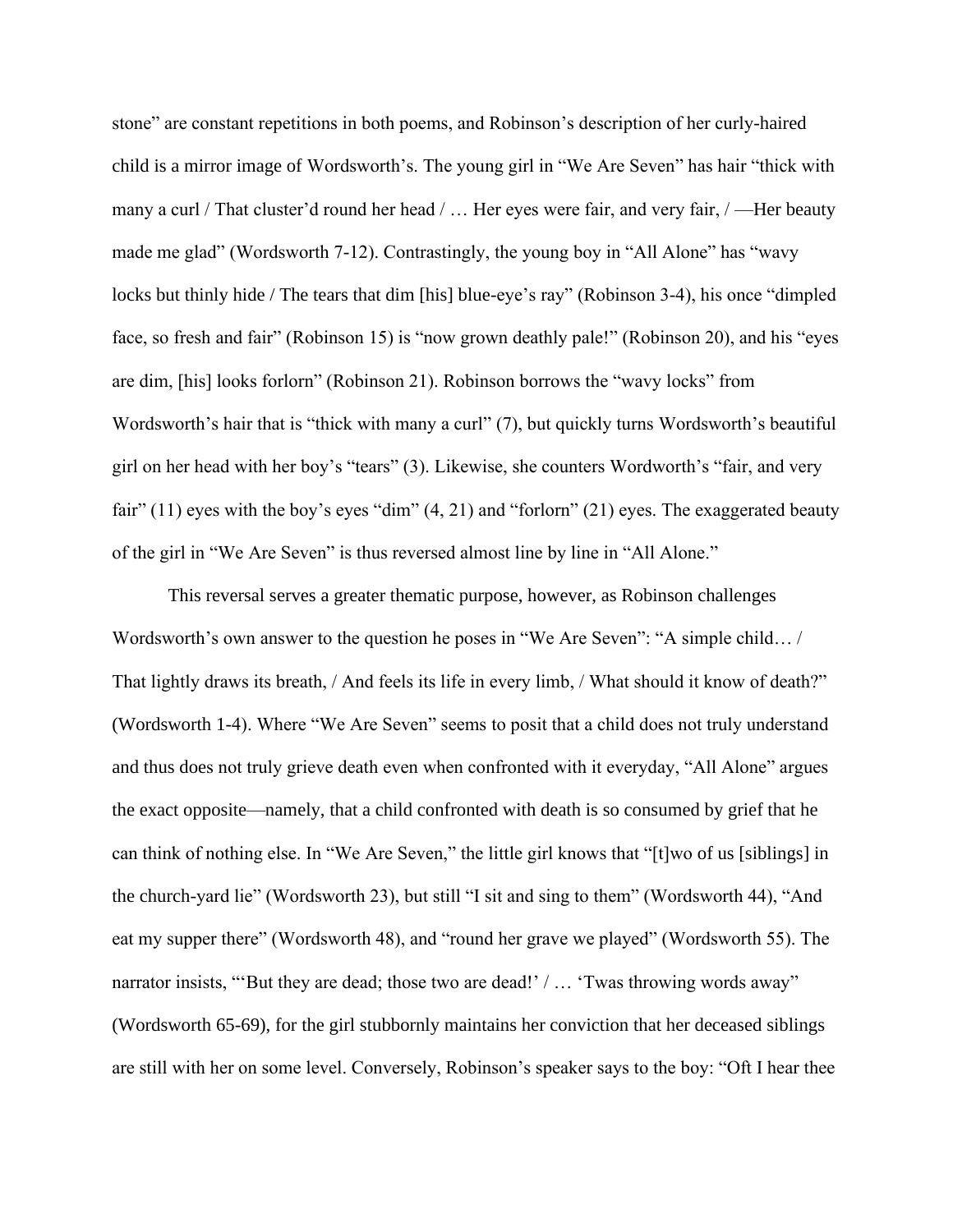deeply groan, / That thou, poor boy, art left alone," clearly signalling the orphan's knowledge that his parents are truly gone (Robinson 23-24). Rather than playing around the grave, "The church-yard is thy bleak abode; / Thy pillow now, a cold grave stone— / And there thou lov'st to grieve—alone!" (Robinson 28-30). While Wordsworth's girl insists that she still has six siblings, Robinson's boy plainly states: "I have no kindred left" (Robinson 147). According to scholar Ashley J. Cross, "his complaint suggests a stubborn despair and not the sustaining bond of Wordsworth's girl" (599). By so closely imitating "We Are Seven" but arguing against Wordsworth's conclusion, Robinson constructs his poem as woefully naive and sets her own up as the more honest and realistic portrayal of a child's reaction to death. In style, content, and theme, "All Alone" is a dark and eerie reflection of "We Are Seven," made all the more powerful by its relationship to the latter.

Time and again throughout *Lyrical Tales*, Robinson repeats the themes and voices of *Lyrical Ballads* not in mere imitation, but to build upon Wordsworth and Coleridge's collection. As Cross observes, many of the connections between the two volumes "are rendered subtly in linguistic echoes and thematic parallels. The language of Robinson's poems resonates throughout with that of Coleridge's and Wordsworth's, from the sea imagery and context of 'The Haunted Beach' to the ballads like 'Old Barnard,' from the nature imagery of 'To the Fugitive' to the isolation of 'The Alien Boy'" (594). She adjusts these themes to fit her own message, however, and her "poems shift focus slightly by placing more emphasis on the trauma and isolation that young people and women experience" (Cross 595). In addition, "Like Wordsworth, Robinson is concerned with poeticising the experiences of an underclass whose previous poetical representations had been largely sanitised and 'pastoralised.' Robinson, however, resists Wordsworth's alluring presentation of "rural folk" as natural, and often unwitting, exemplars"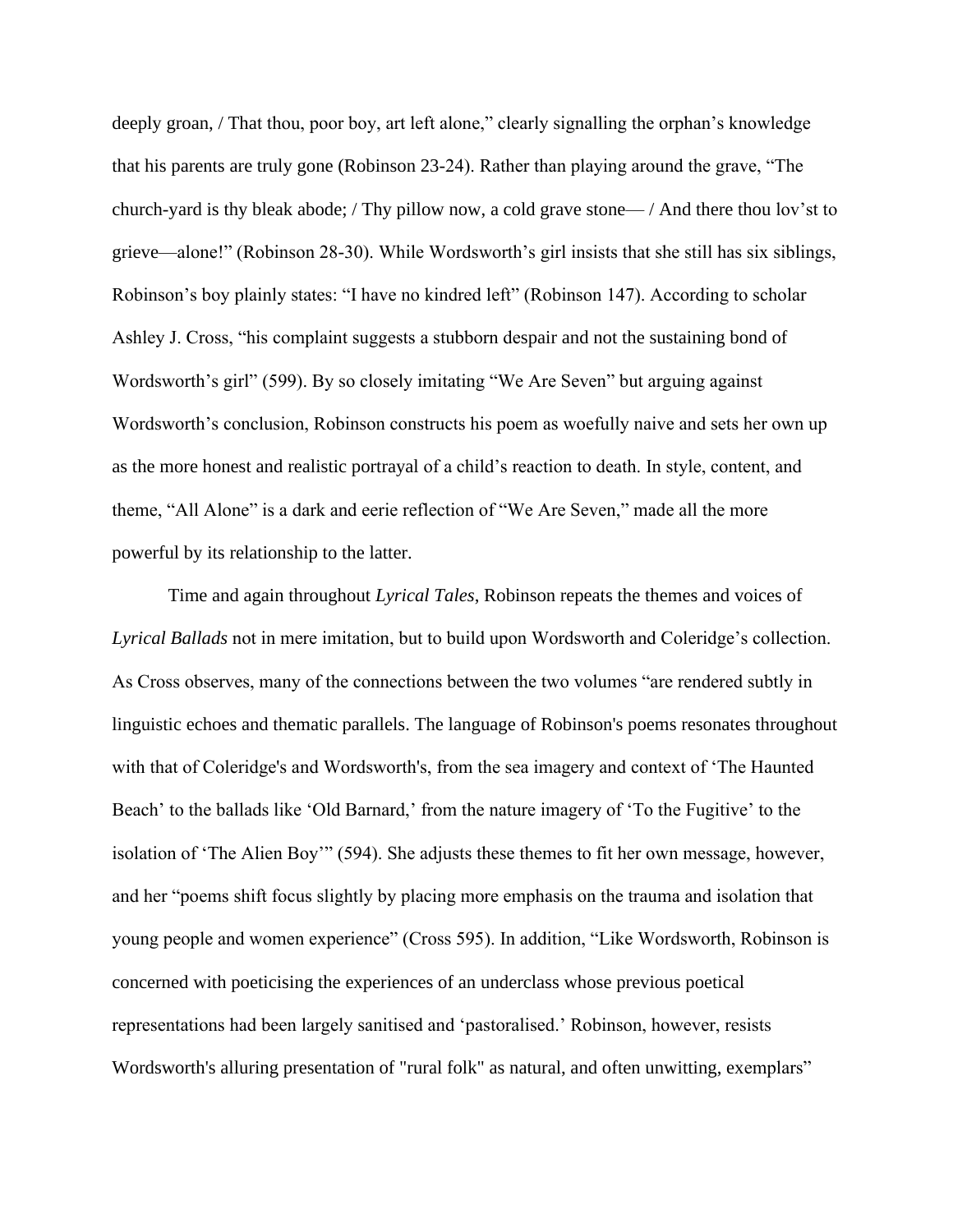(Labbe, "Deflected Violence and Dream‐Visions in Mary Robinson's *Lyrical Tales*" 163). As Cross, Labbe, and many other Robinson scholars hint (or insist), "Robinson 'enlarges' on the scenarios created by these male poets to include a specifically female point of view" (Labbe, "Deflected Violence and Dream‐Visions in Mary Robinson's *Lyrical Tales*" 167), thus adding an undeniably gendered component.

Indeed, it is undeniable that Robinson's writings, both within and beyond *Lyrical Tales*, are to some extent influenced by her own perspective and experiences of marginalization as a woman. Cross, for instance, interprets *Lyrical Tales* as "Robinson's attempt to show her poetic sensibility, to answer *Lyrical Ballads*, by heightening her attention to the otherness of marginalized individuals and announcing her superior sympathy" (599). For instance, by writing the tragic "All Alone" in imitation of Wordsworth's much more optimistic (if still disturbing) "We Are Seven," she draws attention to the plight of a boy marginalized from society by his parents' deaths and implies naivety in Wordsworth's work. This "puts Robinson, as poet, in an authoritative position; not only does she show her empathy with the outcast—the poet observer's sensibility—but by absenting herself from the poems, she also reveals her identification with their otherness" (Cross 600). While "Wordsworth's and Coleridge's outcasts are no less oppressed," Robinson tweaks their formula by largely removing the authorial or narratorial voice that the two male poets consistently employ and instead presenting most of her poems directly through the outcast themself (Cross 600). In this way, "Robinson chooses to identify more fully, to blur the lines between poet/self and marginalized other… For Robinson, the female poet's experience of dispossession tied with the feminizing dispossession of authorship create this identification" (Cross 600). In other words, Robinson is able to wield her personal experiences of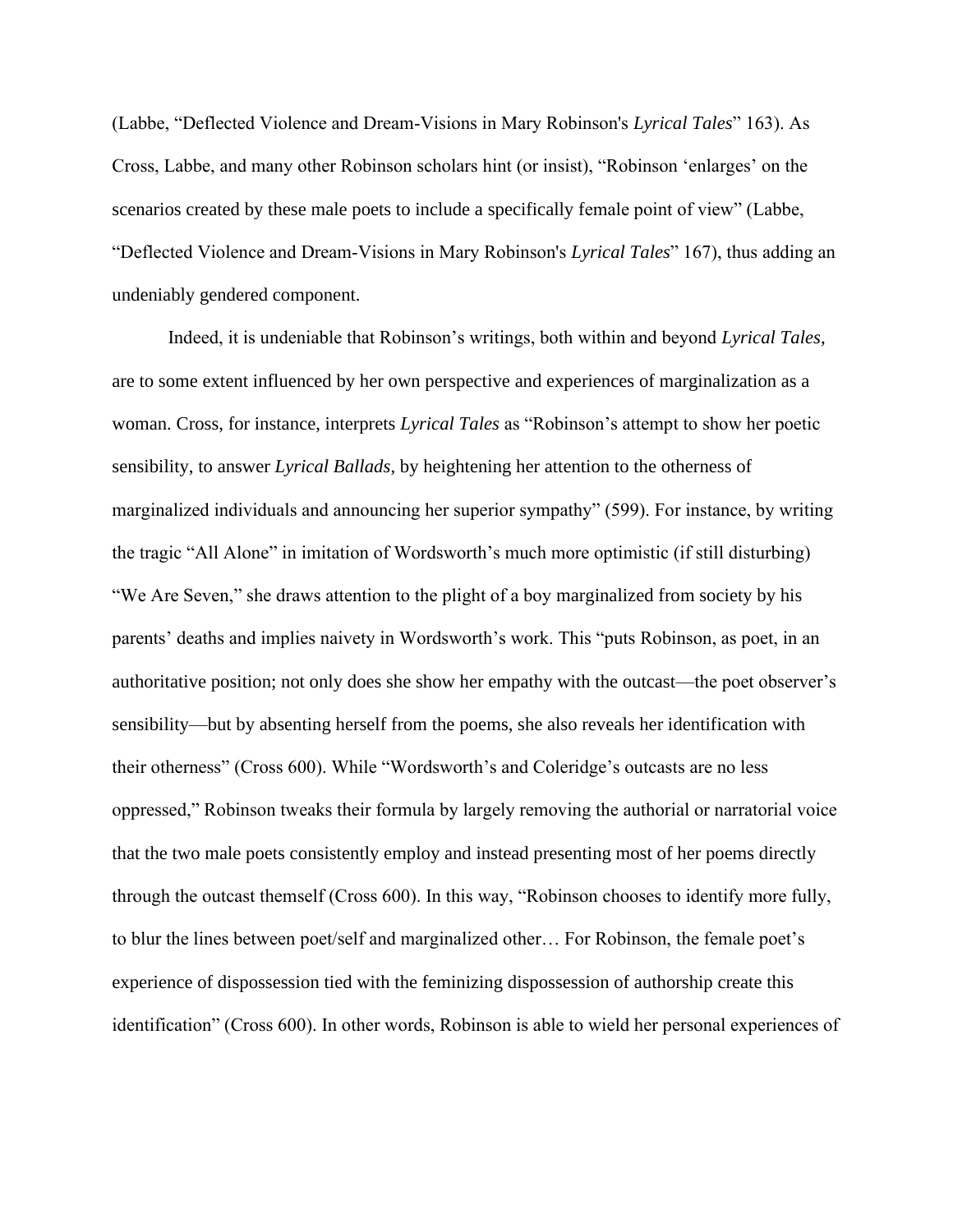oppression and dispossession as a woman in a patriarchal society to write intense and personal poetry in a way that the privileged Wordsworth and Coleridge arguably never could.

Yet her differences in perspective do not inherently mean that she is part of a "separate" Romanticism or signal that the era is divided neatly along gender lines. Even as they acknowledge and appreciate her divergent and at times gendered approach, many Robinson scholars insist that rather than bisect Romanticism into "male" and "female" categories, the rediscovery of female Romantic writers like Robinson and many others requires an expansion of the definition of Romanticism. Labbe writes: "As we move progressively further from the notion that 'Romanticism' only means transcendence, 'sincerity', 'originality', and other abstractions *derived from exclusively male-authored texts*, it becomes easier to accept, even enjoy, Robinson's manipulations of form, selfhood, and identity" ("Mary Robinson's Bicentennial" 7, emphasis mine). Indeed, she goes so far as to suggest that Romanticism scholars might view "Mary Robinson as key to our understanding of the fluid, coy, slippery and multivalent aspects of what we now call Romanticism" ("Mary Robinson's Bicentennial" 7).

The all-important fact that Robinson's celebrity far exceeded Wordsworth's and Coleridge's is often overlooked but hugely significant in the debate over a gendered Romanticism. Cross writes that "in 1798, Wordsworth and Coleridge were beginning their poetic careers and Robinson was finishing hers. To say this more bluntly, we should probably be reading Wordsworth and Coleridge through Robinson as much as the other way around" (579). Properly contextualized, "[T]he trajectory of her career does not fit the model of feminine and masculine Romanticism that Anne Mellor posits in *Romanticism and Gender*" (Lau 43), and "[t]hough she often underscores her feminine difference in poems written in exchange with Coleridge, Robinson, already a well-known writer in the late 1790s, writes with an authority that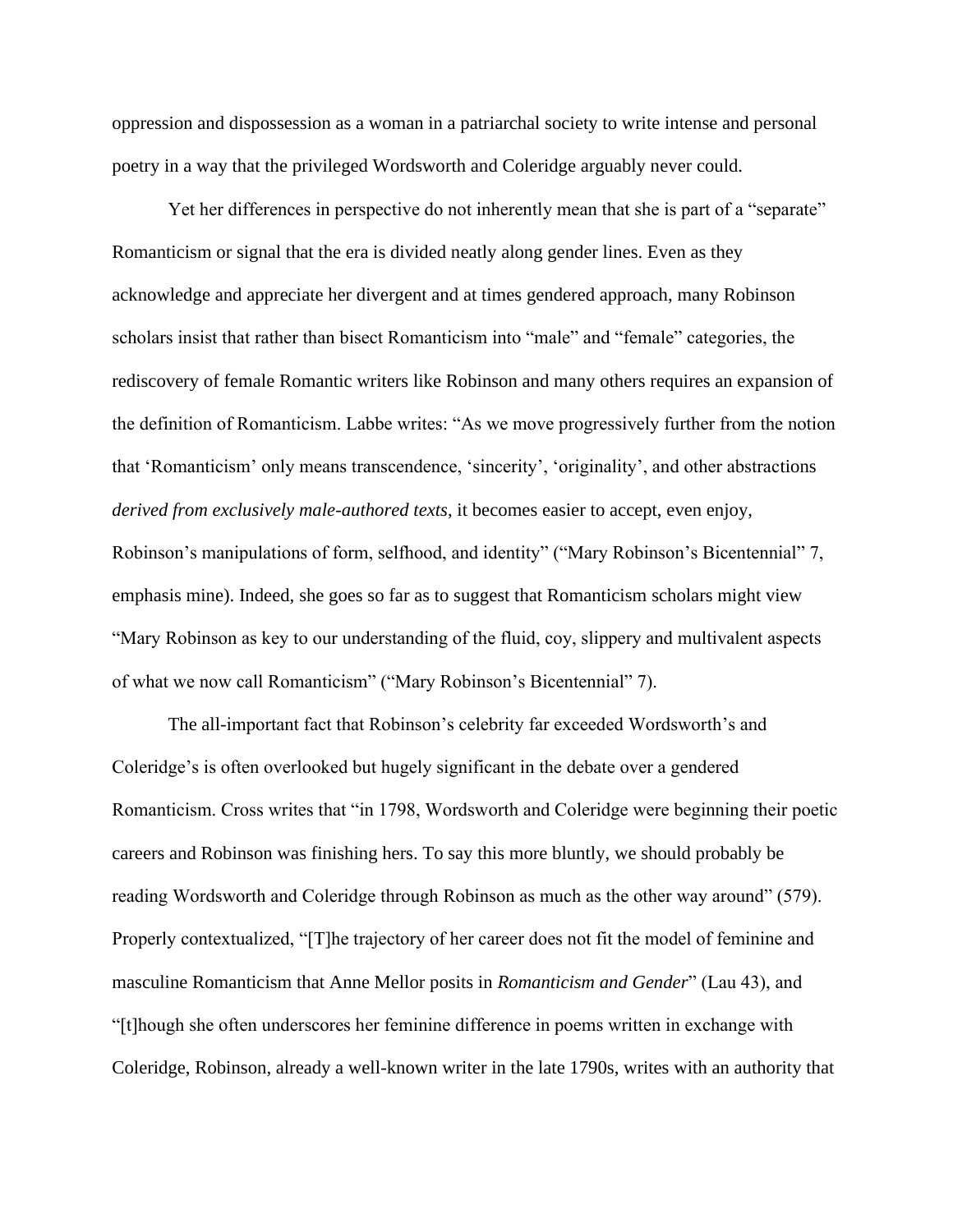disrupts the traditional gender pattern of female writers trying to make their way in a maledominated market" (Lau 43). By extension, Robinson is a clear disruption of Mellor's theory.

As the feminist school of literary criticism has risen to prominence in the last few decades (not-so-coincidentally in conjunction with the rediscovery of the female Romantics), it has been closely tailed by the queer school of criticism, which would go so far as to call into question the very categories of "male" and "female" in the first place. In this view, the false gender binary would even further lose credibility when applied to a historical literary context and the abstract notions associated with it. Conceptions of gender and sexuality were so vastly different in the late 17th and early 18th centuries than they are today that to apply the same terms and pretend they had precisely the same meanings is to make an enormous and rather unfounded assumption. In *Lyrical Tales*, by "[m]aking herself both copy and original, Robinson affirms their reputation, reauthorizes herself and challenges the idea of separate, gendered literary spaces" (Cross 585). In her own life and work, "Robinson fought the very division into a feminine and masculine Romanticism that we have created," Cross writes (605). If nothing else, this imposed dichotomy deserves a close reexamination.